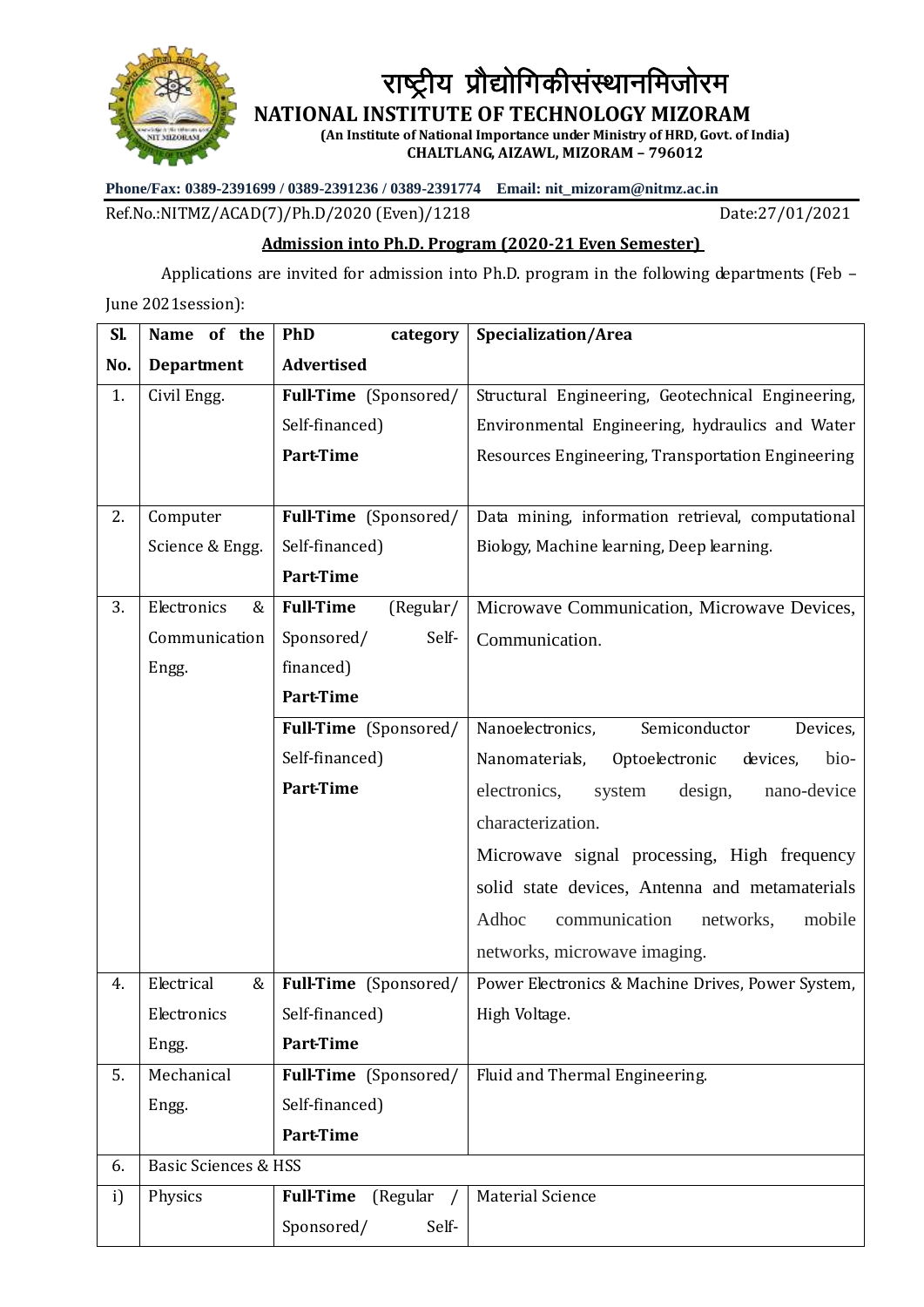|      |             | financed)                    |                                                             |
|------|-------------|------------------------------|-------------------------------------------------------------|
|      |             | <b>Part-Time</b>             |                                                             |
| ii)  | Chemistry   | <b>Full-Time</b> (Sponsored/ | Colloids, Surfactants, Amphiphilic drugs, Catalysis,        |
|      |             | Self-financed)               | Nanomaterials.                                              |
|      |             | <b>Part-Time</b>             |                                                             |
| iii) | Mathematics | Full-Time (Regular)          | Vector Optimization, Fuzzy optimization, stochastic         |
|      |             |                              | optimization, nonsmooth optimization, fractional            |
|      |             |                              | differential equations                                      |
|      |             | <b>Full-Time</b> (Sponsored/ | Fluid<br>Dynamics, Vector<br>Optimization,<br>Fuzzy         |
|      |             | Self-financed)               | optimization, stochastic optimization, nonsmooth            |
|      |             | <b>Part-Time</b>             | optimization, fractional differential equations             |
| iv)  | English     | Full-Time (Sponsored/        | Indian<br>writing<br>English,<br>Dalit<br>in<br>Literature, |
|      |             | Self-financed)               | Ecofeminism, Regional Literature, Post-colonial             |
|      |             | Part-Time                    | writings, Cultural Studies, Gender Studies, Popular         |
|      |             |                              | Culture                                                     |

#### **Eligibility Criteria:**

#### *Ph.D. in Engineering:*

Masters Degree in the area of Engineering/Technology from a recognized University/ Institute with a minimum CGPA of 6.5 in 10 point scale or 60 % of marks in the qualifying examinations. GATE score is compulsory for Full Time Regular candidate.

#### OR

Bachelor's degree in Engineering/Technology in a relevant area with a minimum CGPA of 7.5 or 70% of marks and with a valid GATE score.

## *Ph.D. in Science (Physics/Chemistry/Mathematics):*

Master's degree in the area of Physics/Chemistry/Mathematics from a recognized University/ Institute with a minimum CGPA of 6.5 in 10 point scale or 60 % of marks in the qualifying examinations and qualify the NET/GATE. NET/GATE shall not be compulsory for Sponsored, Self-Financed, Project-Staff and Part-Time categories. No Institute scholarship to be awarded for these type of students.

#### *Ph.D. in HSS (English/Economics):*

Master's degree English/Economics from a Recognized University/Institute with a minimum CGPA of 6.0 in 10 point scale or 55% marks in the qualifying examinations and qualify the NET. NET shall not be compulsory for Sponsored, Self-Financed, Project-Staff and Part-Time categories. No Institute scholarship to be awarded for these type of students.

*\*For SC/ST candidates, there is a relaxation of 0.5 CGPA or 5% of marks.*

*\*Conversion from CGPA to percentage or vice-versa shall not be allowed.*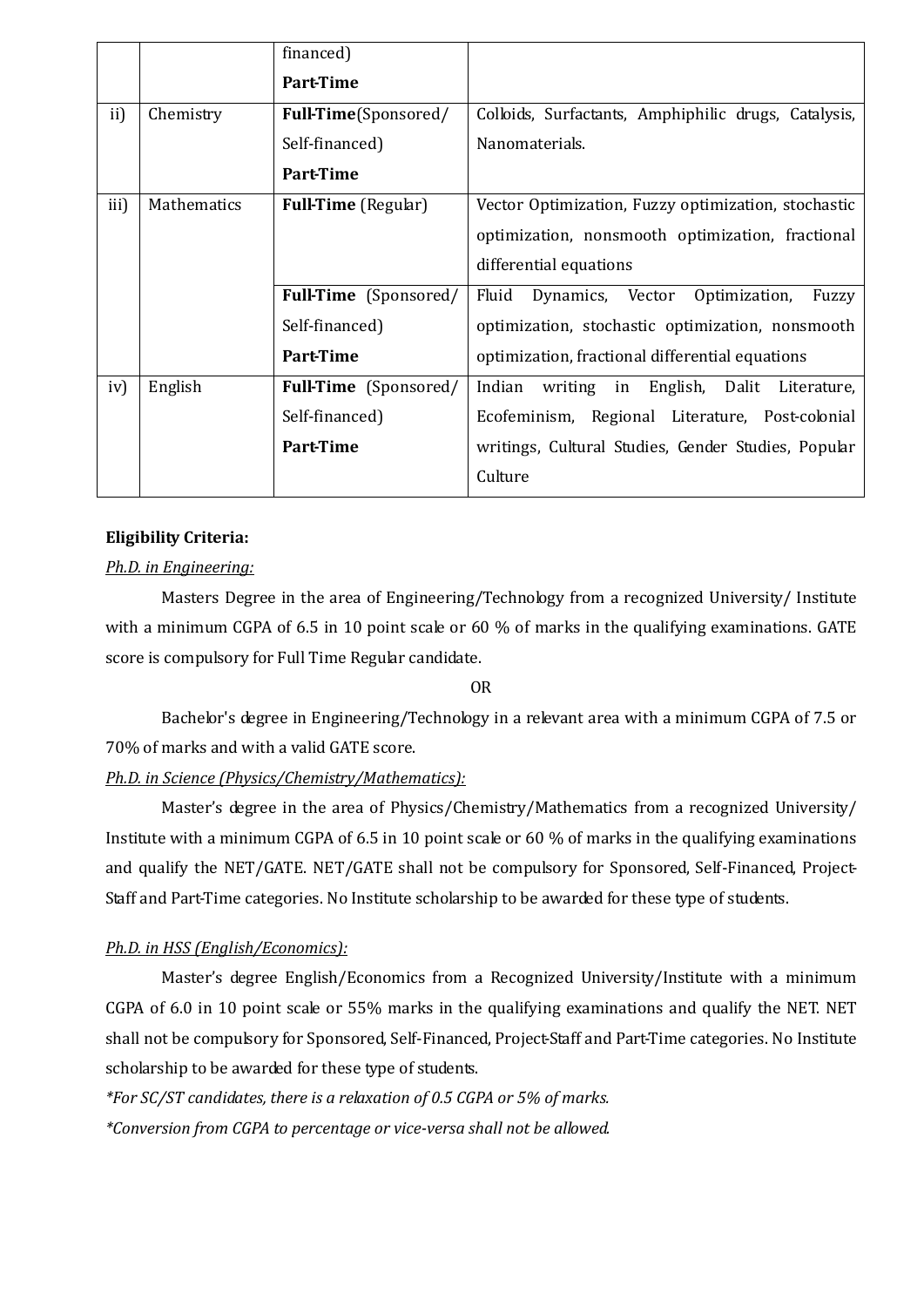#### **CATEGORIES OF Ph.D. STUDENTS**

The Institute admits Ph.D. students under the following categories. However, admission with respect to this advertisement will be held for the advertised categories only.

## 2.1. **Full-time:**

(i) Regular: He/she receives assistantship from the Institute or fellowship from any recognized funding agency depending on GATE/NET(UGC/CSIR)/other qualification.

(ii) Sponsored: He/She is sponsored by a recognized R&D organization/Institute/ Industry etc. for doing research but gets no fellowship from the Institute.

(iii) Self-financed: He/ She works full time for the Degree but gets no fellowship from the Institute.

(iv) Project-Staff: He/ She gets fellowship from the Sponsored project, works full time for the degree and on completion of the project before the award of the degree, the category will be changed to Self-Financed.

2.2. **Part-time**: He/ She in this category works without fellowship from the Institute and should be employed. If Permanent Employee, he/she should provide NOC from the employer.

## **How to Apply:**

- Application form can be downloaded from Institute website (www.nitmz.ac.in).
- Self-attested copies of necessary supporting documents and receipt of online payment (of Rs**. 200**/- for General/OBC **OR** Rs. **100**/- for SC/ST); in favour of "Registrar, NIT Mizoram" payable at SBI, Bawngkawn Branch, Aizawl should be attached with filled in application form. Transaction ID should be clearly mentioned in the Application Form.

## **SBI Account No.: 33755447886**

## **IFSC: SBIN0007059**

- Women candidates are exempted from the payment of application fee.
- The required document is to be furnished along with the application by candidates applying under various categories.

**Form I:** Sponsorship Letter **(for Sponsored category).**

**Form II:** No objection certificate from the Institute **(for Project Staff category).**

**Form III:** No objection certificate from the employer **(for Part-Time Category).**

**Form V:** No objection certificate **(for NIT Mizoram Employee – Part-Time Category).**

- Candidates should submit the above forms (Form I/II/III/V) only in the prescribed format (provided in the PhD Regulations of the Institute). No other format will be accepted.
- Candidates are advised to mention their contact No. & Email Ids in the application forms. Names of the short-listed candidates for attending test/interview shall be made available in the Institute's website or may be intimated by e-mail by the respective Head of the Department.
- Scanned copy of filled-in application form and the supporting documents complete in all respects should be e-mailed to the concerned HoDs/in-charges latest by **5th February 2021 till 5:00 PM**. **Applications received after this will not be considered. Email-ids of the concerned HoDs/in-charges are provided below:**
	- 1. Department of Electrical & Electronics Engg.: pabitra.eee@nitmz.ac.in
	- 2. Department of Electronics and Communication Engg.: hod\_ece@nitmz.ac.in